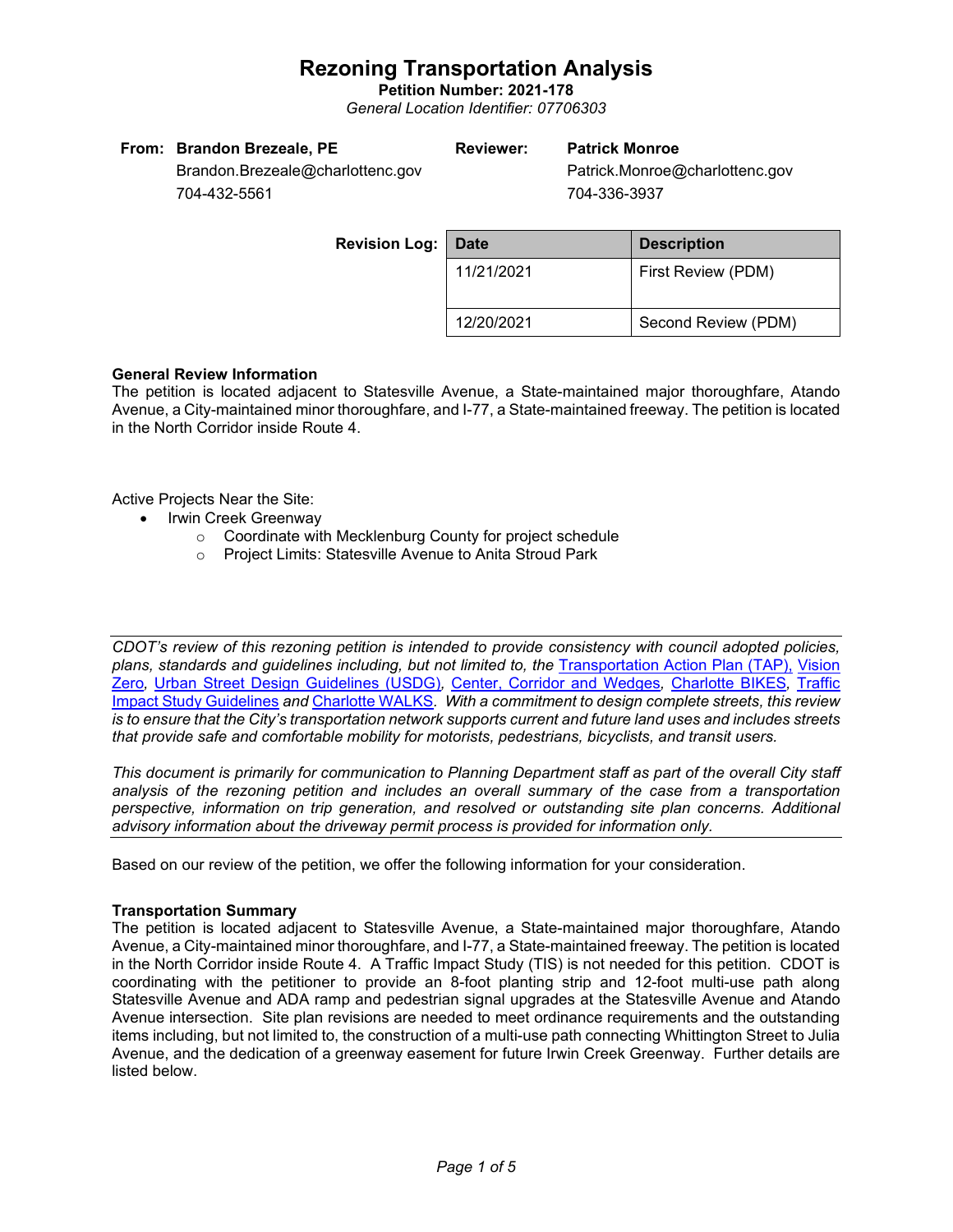### **Rezoning Transportation Analysis Petition Number: 2021-178** *General Location Identifier: 07706303*

### **Trip Generation**

| <b>Scenario</b>     | <b>Land Use</b>                   | <b>Intensity</b> | <b>Trip Generation</b><br>(vehicle<br>trips/day) | <b>Source</b>                     |
|---------------------|-----------------------------------|------------------|--------------------------------------------------|-----------------------------------|
| <b>Existing Use</b> | Vacant                            | <b>None</b>      |                                                  | <b>Tax Record</b>                 |
| <b>Entitled Use</b> | Warehouse<br>$(I-1 10.3 acres)$   | 103,000 SF       | 1,230                                            | General guidance<br>from planning |
|                     | Apartments<br>(R-22MF 8.54 acres) | 187 Units        |                                                  |                                   |
| Proposed Use        | Apartments                        | 350 Units        | 1,910                                            | Site Plan: 7/6/2021               |

### **Provide comments to the specified comments below.**

### **Outstanding Issues Strikethrough = Resolved**

- 1. **Outstanding Comments from 11-21-21: Curbline:** The proposed zoning district has a setback measured from back of the existing or proposed future curbline.
	- a. **Statesville Avenue:** Location of existing curb and gutter is in the future location.
	- b. **Atando Avenue:** Location of existing curb and gutter is in the future location.

Label and dimension the curb and gutter from the centerline for each road on the site plan.

### 2. **Traffic Study: (Choose One)**

A Traffic Impact Study (TIS) is not necessary for the complete review of this petition due to the site generating less than 2,500 daily trips. If during the permitting process the site generates more than 2,500 daily trips, then a traffic study will be required.

3. Revise site plan and conditional note(s) to commit to dedicate 28 feet of right-of-way from the road centerline of Whittington Street. The site plan shall label and dimension the right-of-way from the road centerline.

**Outstanding Comments from 11-21-21:** Show centerline of Whittington Street on site plan and dimension the proposed ROW from the centerline.

- 4. Revise site plan to label and dimension right-of-way on Statesville Avenue and Atando Avenue. **Outstanding Comments from 11-21-21:** Show centerline of Statesville Avenue on site plan and dimension the proposed ROW from the centerline.
- 5. The proposed dwelling units exceeds 12 per acre. Per Chapter 20 Subdivision ordinance, site plan and conditional note(s) revisions are needed to commit to construct an 8-foot planting strip, and 12-foot multi-use path along Statesville Avenue and Atando Avenue. The wider sidewalk also meets the Charlotte WALKS Policy and Charlotte BIKES Policies.

**Outstanding Comments from 11-21-21:** Show and label the 8-foot planting strip along Stateville Avenue. Add conditional note committing to the installation of the 8-foot planting strip and 12-foot multiuse path along Statesville Ave.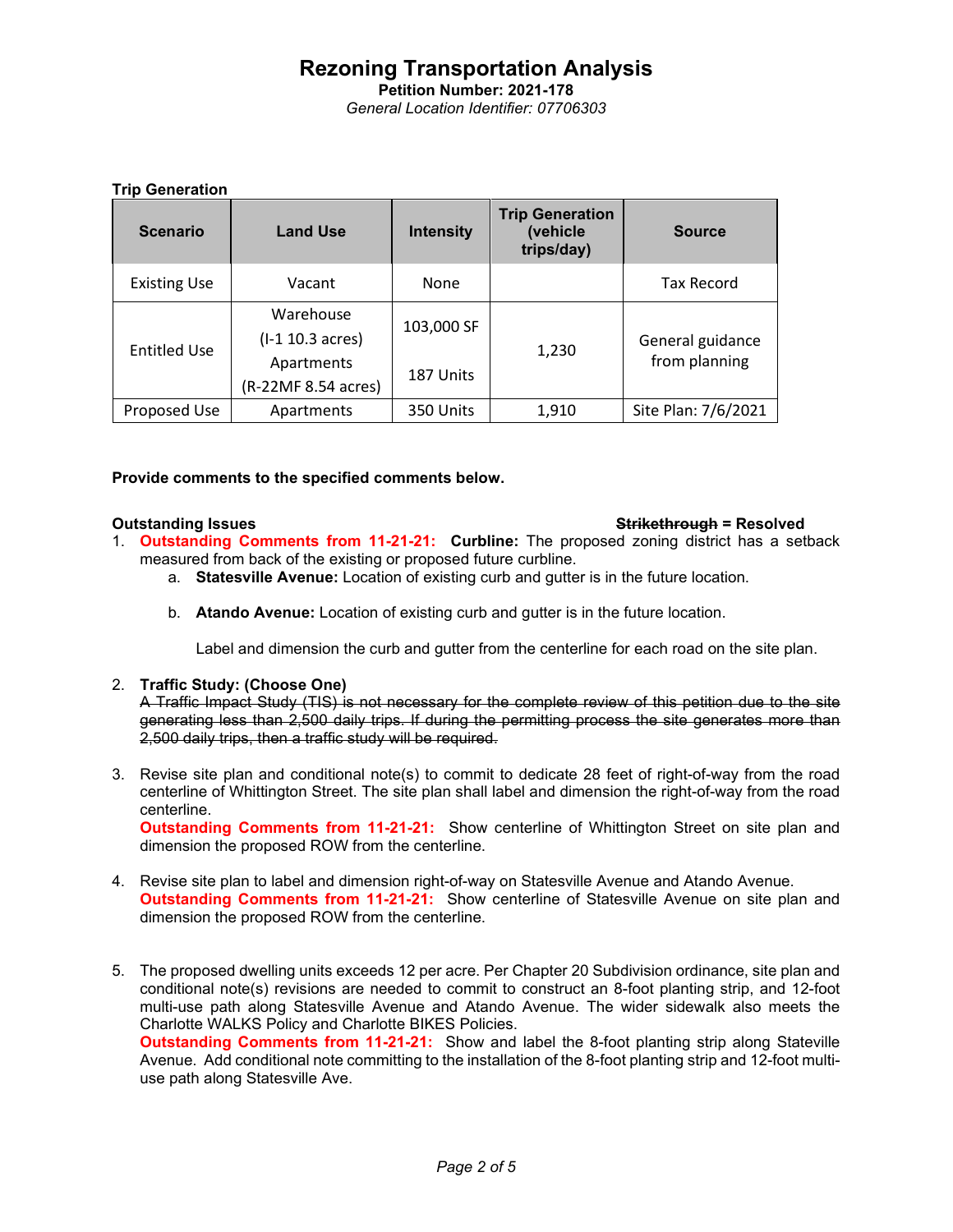## **Rezoning Transportation Analysis**

**Petition Number: 2021-178** *General Location Identifier: 07706303*

- 6. Coordinate sidewalk and bicycle facilities along Statesville Avenue with NCDOT.
- 7. Coordinate site access on Statesville Avenue with NCDOT.
- 8. Revise site plan and conditional notes to commit to installing two ADA compliant curb ramps and APS pushbuttons for pedestrian signals on the northwest corner of the Statesville Avenue and Atando Avenue intersection.
- 9. **Outstanding Comments from 11-21-21:** Revise site plan to install curb and gutter along property frontage of Whittington Street per Chapter 19 and Chapter 20. Refer to CLDSM U-02 for Local Residential Medium Street cross-section.
- 10. Revise site plan and conditional note(s) to commit to construct an 8-foot planting strip, and 6-foot sidewalk on Whittington Street per Chapter 19. The site plan shall label and dimension both items from the back of curb and gutter and road centerline. **Outstanding Comments from 11-21-21:** Add conditional note committing to the 8-foot planting strip and 6-foot sidewalk on Whittington Street
- 11. **Outstanding Comments from 11-21-21:** Revise site plan and conditional note(s) to commit to installing a local residential median street per CLDSM U-02 (**Request**) or a 12-foot multi-use path (**Required**) connecting Whittington Street to Julia Avenue.



12. **Outstanding Comments from 11-21-21:** Dedicate greenway easement for future Irwin Creek Greenway. Coordinate with Mecklenburg County Parks and Rec for location of easment. In addition, coordinate with County on easement dedication for greenway spur to JT Williams Montessori School from future Irwin Creek Greenway.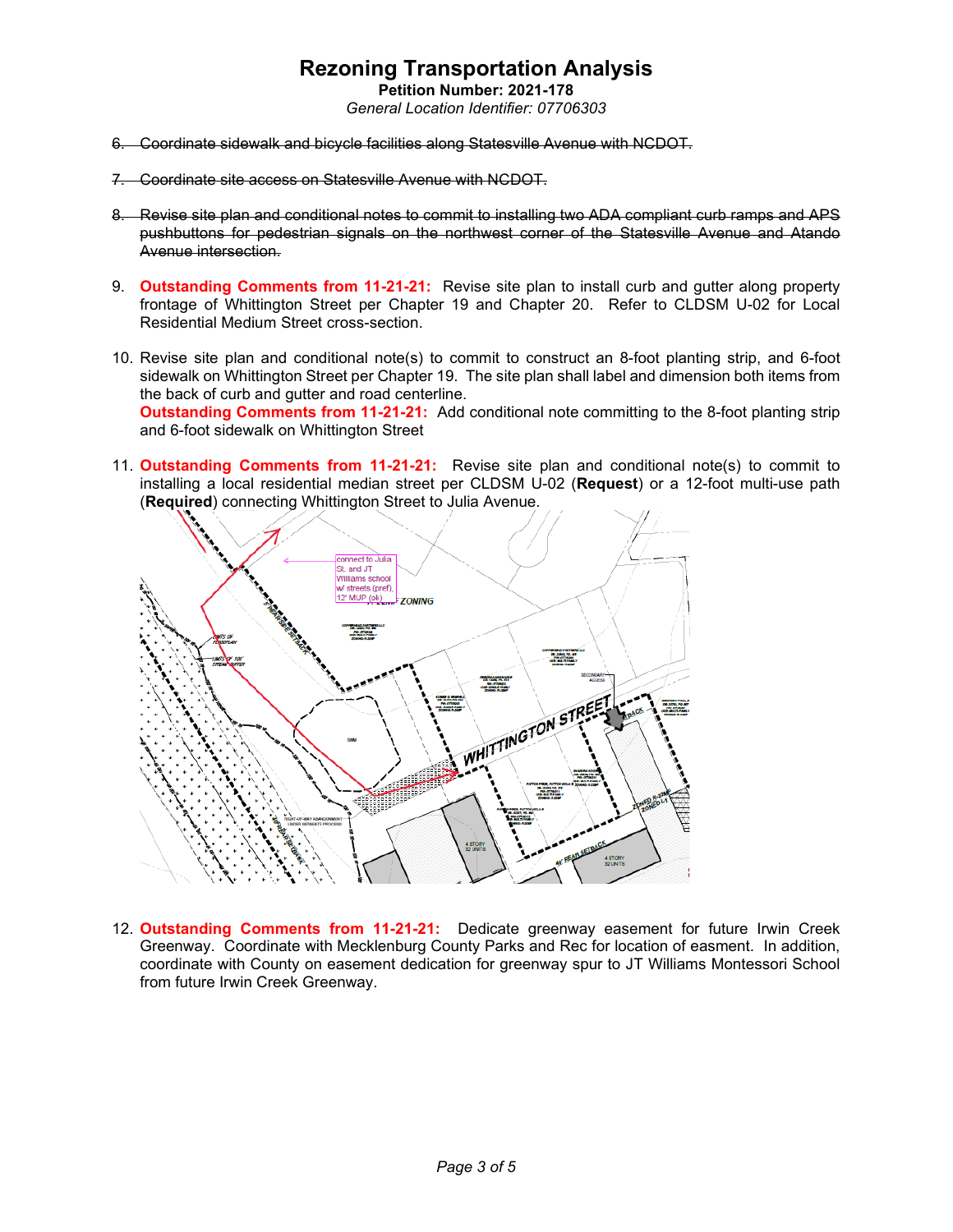

- 13. **Outstanding Comments from 11-21-21:** A site plan note(s) specifying dedication and fee simple conveyance of all rights-of-way to the City before the site's first building certificate of occupancy is issued as needed. CDOT requests rights-of-way set at 2' behind back of sidewalk where feasible.
- 14. A site plan note specifying that all transportation improvements will be approved and constructed before the site's first building certificate of occupancy is issued as needed. The petitioner may phase transportation improvements if said improvements and phasing are explicitly described in site plan notes.
- 15. Add conditional note "All public roadway improvements will be subject to the standards and criteria of CDOT and NCDOT, as applicable, to the roadway improvements within their respective road system authority. It is understood that such improvements may be undertaken by the Petitioner on its own or in conjunction with other development or roadway projects taking place within the broad north eastern Mecklenburg area, by way of a private/public partnership effort or other public sector project support."

### **Advisory Information**

The following are requirements of the developer that must be satisfied prior to driveway permit approval. These requirements shall be reflected on the rezoning plan, as appropriate.

- 1. The setback for this district is measured from the back of the existing or future curbline as determined by CDOT and Planning during the permitting process.
- 2. CDOT has the authority to regulate/approve all private street/driveway and public street connections to the right-of-way of a street under the regulatory jurisdiction of the City of Charlotte, per the City of Charlotte's Driveway Regulations.
- 3. Adequate sight triangles must be reserved at the existing/proposed street entrance(s). Two 35' x 35' sight triangles (and two 10' x 70' sight triangles on NCDOT-maintained streets) are required for the entrance(s) to meet requirements. All proposed trees, berms, walls, fences, and/or identification signs shall not interfere with sight distance at the entrance(s) and shall be identified on the site plan.
- 4. The proposed driveway connection(s) to public streets will require a driveway permit(s) to be submitted to CDOT (and NCDOT on NCDOT-maintained streets) for review and approval. The exact driveway location(s) and type/width of the driveway(s) will be determined by CDOT during the driveway permit process. The locations of the driveway(s) shown on the site plan are subject to change in order to align with driveway(s) on the opposite side of the street and comply with City Driveway Regulations and the City Tree Ordinance.
- 5. All proposed commercial driveway connections to a future public street will require a driveway permit submitted to CDOT for review and approval.
- 6. Any fence or wall constructed along or adjacent to any sidewalk or street right-of-way requires a certificate issued by CDOT.